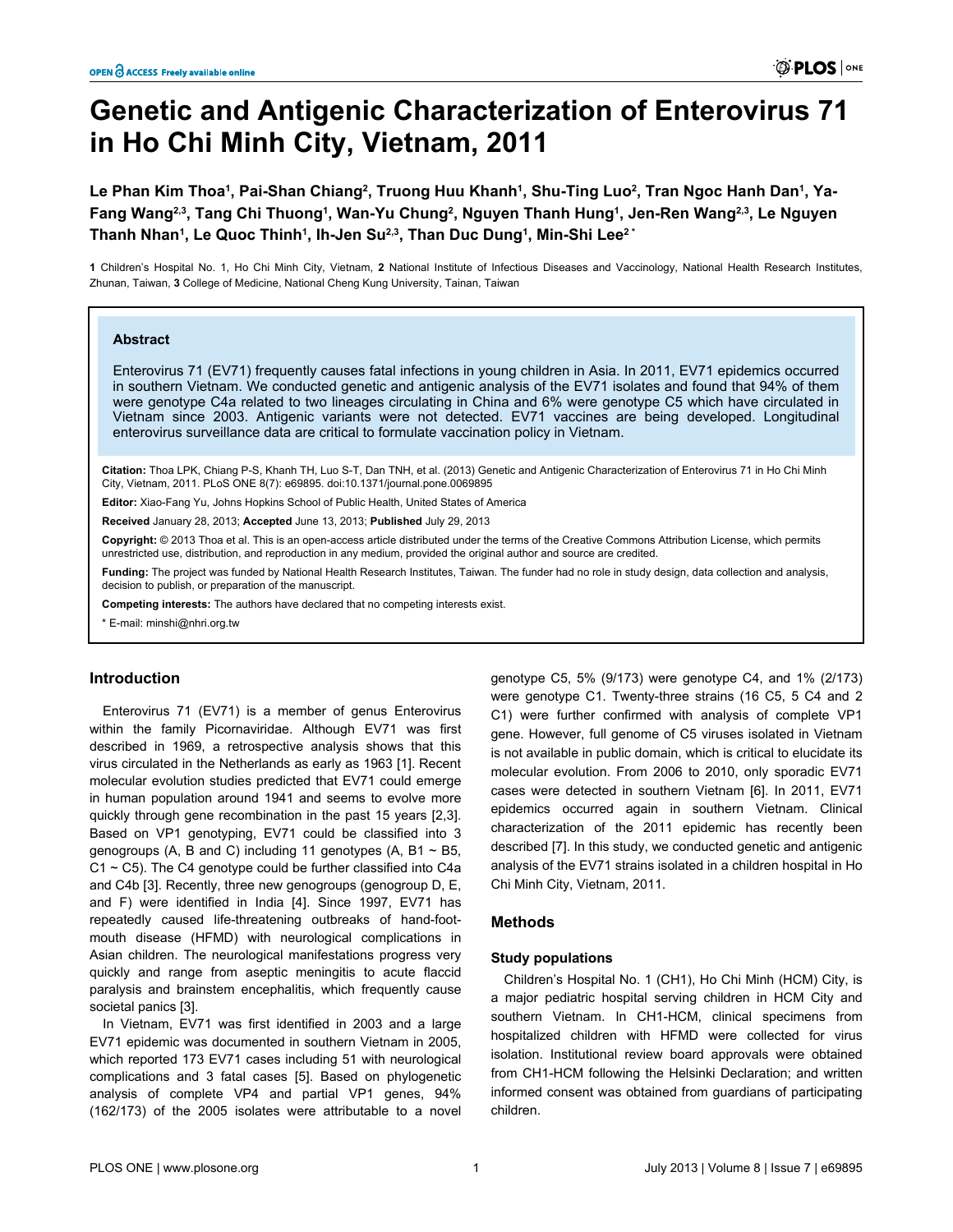**Table 1.** Enterovirus 71 patients providing post-infection sera used for neutralization Assay.

|                   |                 |   |      |                                 | Virus            |         |
|-------------------|-----------------|---|------|---------------------------------|------------------|---------|
| <b>Patient ID</b> |                 |   |      | Onset dateGenderAge (yr)Symptom | Genotype         | Country |
| C4a/              | $1 -$ Jun $-10$ | M | 2.73 | <b>HFMD</b>                     | C <sub>4</sub> a | Taiwan  |
| EV95493/TW/10     |                 |   |      |                                 |                  |         |
| B4/CG814/01       | $5$ -Dec-01     | F | 1.58 | <b>HFMD</b>                     | B <sub>4</sub>   | Taiwan  |
| B5/141/TW/08      | 7-Jul-08        | F | 1.62 | Herpangina                      | B <sub>5</sub>   | Taiwan  |

## **Clinical and laboratory definitions**

Clinical stages of enterovirus cases in Vietnam are defined as follow [[7\]](#page-4-0): Stage I is uncomplicated disease such as herpangina or HFMD; IIA is myoclonus reported by the caregiver; IIB is myoclonus observed by a physician; III is autonomic dysfunction with fever that is not responsive to antipyretics and with hypertension and persistent tachycardia; IV is cardiopulmonary compromise with pulmonary edema or hemorrhage. Laboratory evidence of EV71 infection was defined as the isolation of EV71 from a throat swab, a rectal swab, or a stool sample.

#### **Virologic analysis**

In CH1-HCM, clinical samples (throat swabs, or rectal swabs) were routinely collected for virus isolation from hospitalized pediatric patients with suspected enterovirus infections (HFMD or encephalitis). Samples were inoculated into rhabdomyosarcoma cells. When enteroviral cytopathic effect involved more than 50% of the cell monolayer, cells were scraped and subjected to indirect fluorescent antibody staining with pan-enterovirus and EV71-specific monoclonal antibodies (3360, 3324, Millipore, USA). VP1 genes of isolated EV71 viruses were sequenced and genotyped by phylogenetic analysis using the Neighbor-joining method in MEGA 4 software as described previously [[8\]](#page-5-0). Full genomes of selected EV71 viruses were sequenced for phylogenetic analysis and detection of gene recombination [\[9–11\]](#page-5-0). Backgrounds of reference virus sequences used in the phylogenetic analysis were listed in the [Table S1](#page-4-0). Primers for amplifying and sequencing VP1 genes and complete genome were listed in [Table S2.](#page-4-0)

## **Serologic assays**

Post-infection sera were collected from Taiwanese children infected with EV71 for measuring neutralizing antibody titers [[12](#page-5-0),[13](#page-5-0)] (Table 1). Laboratory methods for measuring EV71 serum neutralizing antibody titers followed standard protocols [[14](#page-5-0)]. Twofold serially diluted sera (1:8 -1:512) and virus working solution containing 100 TCID $_{50}$  of EV71 strain, were mixed on 96-well microplates and incubated with rhabdomyosarcoma cells. A cytopathic effect was observed in a monitor linked with an inverted microscope after an incubation period of 4 to 5 days. The neutralization titers were read as the highest dilution that could result in a 50% reduction in the cytopathic effect. Each test sample was run simultaneously with cell control, serum control, and virus back titration. The starting dilution was

**Table 2.** Background of the EV71 viruses isolated and genotyped in Ho Chi Minh City, Vietnam, 2011.

| Virus ID       | Accession no. | Genotype         | Age             | <b>Clinical stages</b> |
|----------------|---------------|------------------|-----------------|------------------------|
| HCM30          | KC222957      | C <sub>4</sub> a | 1 yr            | ı                      |
| HCM36          | KC222958      | C4a              | 2 yr            | <b>IIA</b>             |
| HCM48          | KC222959      | C4a              | 2 yr            | IIB                    |
| <b>HCM 52</b>  | KC222960      | C <sub>4</sub> a | 2 yr            | <b>IIB</b>             |
| <b>HCM 70</b>  | KC222961      | C <sub>4</sub> a | 2 yr            | <b>IIA</b>             |
| <b>HCM72</b>   | KC222962      | C <sub>4</sub> a | 3 yr            | <b>IIB</b>             |
| <b>HCM 80</b>  | KC222963      | C <sub>4</sub> a | 3 yr            | IIB                    |
| <b>HCM 82</b>  | KC222964      | C <sub>4</sub> a | 3 yr            | <b>IIB</b>             |
| <b>HCM 84</b>  | KC222965      | C <sub>5</sub>   | 1 yr            | <b>IIA</b>             |
| <b>HCM 96</b>  | KC222966      | C <sub>4</sub> a | 3 yr            | <b>IIB</b>             |
| <b>HCM 106</b> | KC222967      | C4a              | 3 <sub>vr</sub> | IV                     |
| <b>HCM 113</b> | KC222968      | C <sub>4</sub> a | 2 yr            | IV                     |
| <b>HCM 120</b> | KC222969      | C4a              | 2 yr            | IIB                    |
| <b>HCM 132</b> | KC222970      | C <sub>4</sub> a | 3 yr            | ı                      |
| <b>HCM 134</b> | KC222971      | C <sub>4</sub> a | 3 yr            | Ш                      |
| <b>HCM 136</b> | KC222972      | C <sub>4</sub> a | 4 yr            | Ш                      |
| <b>HCM 138</b> | KC222973      | C4a              | 8 Mo            | III                    |
| <b>HCM 142</b> | KC222974      | C4a              | 1 yr            | Ш                      |

1:8; the cutoff level of seropositivity was set at 8. Seven EV71 strains were used for neutralization assay, including 4 Taiwan strains (C4a/70516/TW/08, B4/E59P2/TW/02, B5/141/TW/08, C5/575/TW/07) and 3 Vietnam strains (C4a/HCM82/VN/11, C4a/HCM120/VN/11, C5/HCM84/VN/11).

# **Results**

In 2011, 148 HFMD inpatients were tested and 65 of them (43%) were positive for enterovirus by immunofluorescience assay, including 36 EV71 patients. Complete VP1 genes (891 nucleotides) of 18 EV71 isolates were sequenced for phylogenetic analysis. Based on phylogenetic analysis of complete VP1 genes, 94% (17/18) and 6% (1/18) of EV71 isolates are genotype C4a and C5, respectively (Table 2). Overall, the C4a viruses are phylogenetically related to the C4a viruses circulating in China and the only C5 virus is related to the C5 viruses isolated in Vietnam in 2005 and Taiwan in 2007 [\(Figure 1\).](#page-2-0) Interestingly, 17 C4a virus strains isolated in Ho Chi Minh City could be classified into 2 groups including 15 C4a viruses in group one and 2 C4a viruses (virus ID HCM52 and HCM120) in group two. Genetic differences between and within VP1 genes of these two C4a groups were 2.6~2.9% and 0.2~0.3%, respectively. Therefore, full genome analysis (~7000 nucleotides) of three EV71 isolates including one virus from C4a group one (virus ID HCM82), one virus from C4a group two (virus ID HCM120) and the only C5 virus (virus ID HCM84), were further conducted to understand molecular evolution of the 2011 EV71 isolates in southern Vietnam. Based on BLAST analysis of full genome, the HCM82 virus is most similar to a C4a virus isolated in Henan China in 2009 (accession no. JN252063, nucleotide identity 99%), the HCM120 virus is most similar to a C4a virus isolated in Beijing, China in 2008 (accession no. FJ606448, nucleotide identity 98%), and the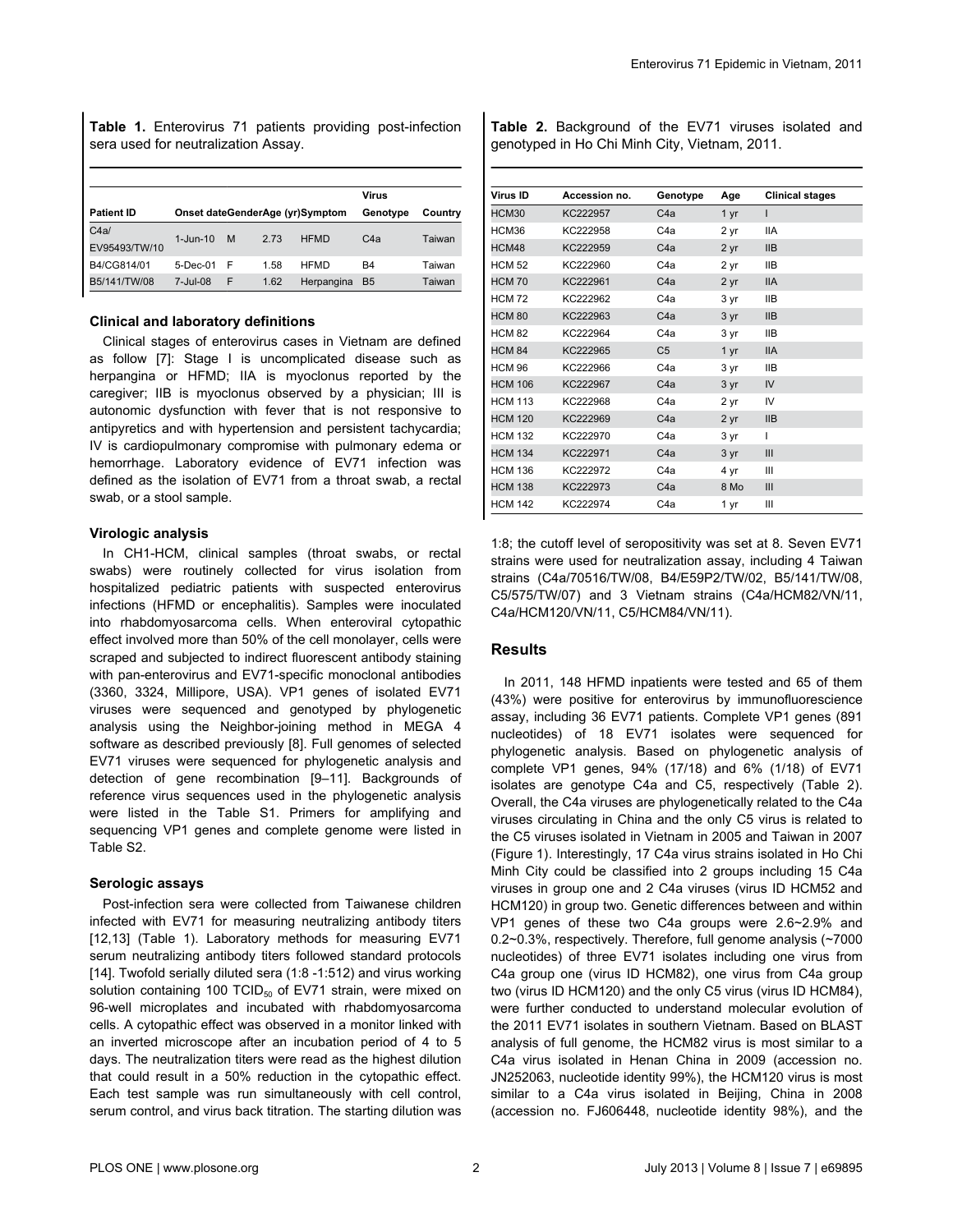<span id="page-2-0"></span>

**Figure 1. Phylogenetic relationships of EV71 viruses isolated in this study and reference strains using VP1 sequences (A) and full genomes (B).** Backgrounds of the EV71 viruses genotyped in this study and the reference viruses were provided in Table 1 and Table S1 [15], respectively. The prototype coxsackievirus A16 (CA16G10) was used as the outgroup virus. The phylogenetic tree was constructed using the neighbor-joining method. Bootstrap values (>70%) are shown as percentage derived from 1,000 sampling at the nodes of the tree. Scale bar denotes number of nucleotide substitutions per site along the branches. Red dot indicates the viruses isolated and sequenced in this study.

doi: 10.1371/journal.pone.0069895.g001

| <b>Table 3.</b> Nucleonue Identity (%) between Co/HCM04/VIN/TT and reference enterovirus strains. |       |      |                 |                 |                 |      |      |      |      |      |      |      |       |
|---------------------------------------------------------------------------------------------------|-------|------|-----------------|-----------------|-----------------|------|------|------|------|------|------|------|-------|
|                                                                                                   |       |      |                 |                 |                 |      |      |      |      |      |      |      |       |
| Virus ID                                                                                          | 5'UTR | VP4  | VP <sub>2</sub> | VP <sub>3</sub> | VP <sub>1</sub> | 2A   | 2B   | 2C   | 3A   | 3B   | 3C   | 3D   | 3'UTR |
| A/U22521/BrCr/USA/70                                                                              | 79.9  | 80.7 | 80.7            | 80.4            | 80.5            | 77.8 | 77.8 | 79.5 | 75.6 | 71.2 | 72.1 | 77.8 | 77.3  |
| B0/AB575912/10857/NED/66                                                                          | 82.8  | 83.6 | 83.7            | 82.5            | 82.7            | 80.4 | 74.4 | 79.2 | 77.1 | 78.8 | 76.3 | 80.8 | 85    |
| B1/AB575913/11977/NED/71                                                                          | 82.6  | 83.6 | 84              | 82              | 82.2            | 79.6 | 73.4 | 79.9 | 73.6 | 78.8 | 73.2 | 79.9 | 77.3  |
| B1/FJ357380 237-TW86                                                                              | 81.3  | 83.1 | 84.1            | 81.3            | 82              | 79.8 | 74.7 | 78.7 | 72.9 | 78.8 | 74.7 | 78.2 | 72.7  |
| B2/AB575923/20233/NED/83                                                                          | 83    | 81.2 | 83.6            | 81.5            | 81.6            | 80.7 | 75.4 | 79.8 | 72.1 | 75.8 | 74   | 80.7 | 61.5  |
| B2/U22522/MS-7423-87/USA/87                                                                       | 82.3  | 82.6 | 83.2            | 82.1            | 81.8            | 80.4 | 75.8 | 79   | 72.5 | 75.8 | 73.6 | 80.3 | 77.3  |
| B3/DQ341367/MY821-3/SAR-MAL/97                                                                    | 84.2  | 85   | 82.7            | 81.4            | 81.9            | 78.9 | 74.4 | 79.3 | 73.6 | 81.8 | 71.8 | 77.3 | 68.2  |
| B3/DQ341354/3799/SIN/98                                                                           | 84.1  | 85   | 82.5            | 81.8            | 82.2            | 78.9 | 74.1 | 78.8 | 73.6 | 80.3 | 72.3 | 77.3 | 63.6  |
| B4/DQ341366/SB2864/SAR-MAL/00                                                                     | 82.7  | 82.1 | 82.8            | 82.2            | 82.3            | 78.2 | 74.1 | 78.9 | 74   | 77.3 | 73.6 | 80.9 | 81.8  |
| B4/AF316321/5865/sin/000009/SIN/00                                                                | 82.3  | 84.1 | 81.8            | 82              | 82.8            | 79.3 | 73.7 | 78.8 | 74   | 77.3 | 73.2 | 80.7 | 81.8  |
| B5/DQ341364/5511/SIN/00                                                                           | 82.9  | 85   | 82.2            | 82.2            | 82.4            | 78.2 | 73.4 | 79.3 | 75.2 | 75.8 | 73.6 | 81.2 | 77.3  |
| B5/EU527985/2007-08747/TW/07                                                                      | 84.1  | 82.1 | 81.6            | 81.5            | 83.2            | 77.3 | 73.7 | 78.9 | 75.6 | 77.3 | 74.5 | 80.7 | 72.7  |
| C1/AB575935/480/NED/91                                                                            | 93.3  | 93.2 | 90              | 90.9            | 90.3            | 91.1 | 86.9 | 87   | 77.5 | 87.9 | 83.2 | 83.5 | 95.2  |
| C1/HQ647172/EV063 04/CAN/94                                                                       | 91.7  | 94.2 | 89.5            | 90.6            | 89.1            | 89.8 | 87.9 | 85.3 | 79.8 | 86.4 | 83.2 | 83.2 | 90.9  |
| C2/AF304457/Tainan/5746/98                                                                        | 90.2  | 91.3 | 88.6            | 88.7            | 88.9            | 86.7 | 83.5 | 86.5 | 78.3 | 80.3 | 82.5 | 83.4 | 90.9  |
| C2/DQ341357/7F-AUS-6-99                                                                           | 90.6  | 92.8 | 87.9            | 88.4            | 89.2            | 86.7 | 84.5 | 85.9 | 77.9 | 81.8 | 81.8 | 83.5 | 90.9  |
| C3/DQ341355/06/KOR/00                                                                             | 89.8  | 90.8 | 86.4            | 87.6            | 89              | 86.4 | 83.2 | 84.4 | 79.5 | 80.3 | 82.9 | 84.3 | 90.9  |
| C4b/AF302996/SHZH-CHN/98                                                                          | 84.7  | 88.4 | 88.6            | 83.6            | 87.9            | 83.1 | 73.4 | 78.1 | 74.8 | 77.3 | 72.5 | 77   | 54.5  |
| C4a/GQ231932/TW/2871/TW/04                                                                        | 85.7  | 86   | 88.3            | 88.2            | 87.5            | 84.9 | 73.7 | 78.1 | 73.6 | 77.3 | 74.9 | 77.7 | 55    |
| C4a/GQ231929/TW/2728/04                                                                           | 85.9  | 87   | 87.9            | 87.7            | 87.3            | 84.9 | 74.1 | 78.1 | 74   | 77.3 | 75.4 | 77.6 | 55    |
| C5/EU527983/2007-07364/TW/07                                                                      | 97.7  | 98.6 | 98.7            | 97.9            | 98.4            | 98   | 97.3 | 97   | 98.1 | 98.5 | 96.7 | 97.6 | 95.5  |
| CVA8/AY421766/Donovan/USA/49                                                                      | 85.2  | 63.8 | 64              | 66.5            | 59.2            | 81.6 | 82.8 | 84.1 | 80.6 | 75.8 | 84.2 | 83.3 | 95.5  |
| CA16/U05876/G-10                                                                                  | 81.6  | 67.1 | 69.6            | 71.9            | 63.1            | 78.2 | 76.1 | 81   | 76   | 78.8 | 75.6 | 78.7 | 55    |

**Table 3.** Nucleotide identity (%) between C5/HCM84/VN/11 and reference enterovirus strains.

HCM84 virus is most similar to a C5 virus isolated in Taiwan in 2007 (accession no. EU527983, nucleotide identity 98%). Phylogenetic analysis of full genome revealed similar findings to that of the BLAST analysis (Figure 1).

EV71 genotype C4 viruses could be classified into C4a and C4b. The EV71 genotype C4b viruses were first detected in China and Taiwan in 1998 with unknown origins and were later identified as recombinants among multiple enteroviruses in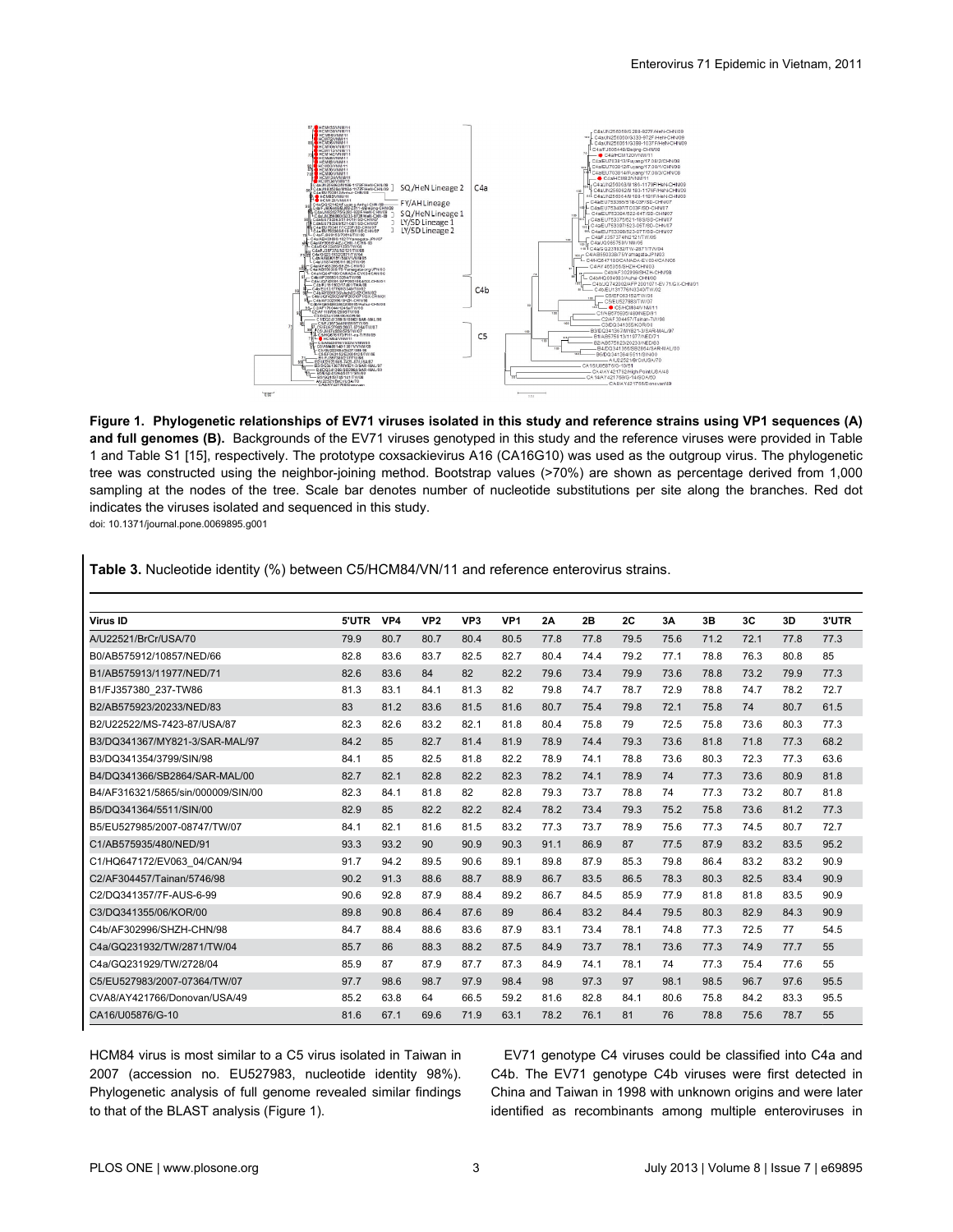<span id="page-3-0"></span>

**Figure 2. SimPlot analysis of EV71 C5 virus isolated in HCM City, Vietnam, 2011.** The query virus is HCM84-VNM-2011 and four potential parental (EV71 genotype C1, C2 and C3, and CA8) viruses identified through BLAST and phylogenetic analysis and six reference viruses were selected for the SimPlot analysis. doi: 10.1371/journal.pone.0069895.g002

human enterovirus species A [\[9,15\]](#page-5-0). The C4b viruses continued to spread sporadically in Asia afterward and evolved into C4a genotype in 2003 in China. In 2004, the C4a viruses caused a large-scale epidemic in Taiwan but disappeared in Taiwan in 2006 [\[3](#page-4-0)]. Since 2007, the C4a viruses have become the predominant genotype with 5 different lineages and have repeatedly caused several large-scale epidemics in China [\[15\]](#page-5-0). Based on phylogenetic analysis of VP1 genes and full genomes, the C4a viruses detected in HCM in 2011 belong to two lineages which could have been separately introduced from China.

So far, only two C5 viruses isolated in Taiwan in 2006 and 2007 have full genome sequence available in public domain, which were highly identical to the C5 virus isolated in Vietnam in 2011. The evolution pathway of C5 viruses has not been well characterized ant it is very likely through gene recombination. To further detect occurrence of genetic recombination, full genome sequence of the Vietnam C5 isolate was divided into P1 (nucleotide 744~3329), P2 (nucleotide 3330~5063), and P3 segments (nucleotide 5064~7322) for BLAST and phylogenetic analysis. These analyses indicated that P1 and P2 genes of the C5 viruses are closed to that of EV71 genotypes C1, C2 and C3 viruses but source of P3 gene could not be identified [\(Table 3\).](#page-2-0) SimPlot analysis of full genome further confirmed the

**Table 4.** Cross-reactive neutralizing antibody titers in postinfection children sera against EV71 viruses isolated in Taiwan and Vietnam.

|                  | Neutralizing antibody titers in post-infection children |             |              |  |  |  |  |  |
|------------------|---------------------------------------------------------|-------------|--------------|--|--|--|--|--|
|                  | sera                                                    |             |              |  |  |  |  |  |
| Virus strain     | C4a/EV95493/TW/10                                       | B4/CG814/01 | B5/141/TW/08 |  |  |  |  |  |
| C4a/70516/TW/08  | 1024                                                    | 32          | 128          |  |  |  |  |  |
| B4/E59P2/TW/02   | 1024                                                    | 512         | 256          |  |  |  |  |  |
| B5/141/TW/08     | 1024                                                    | 512         | 256          |  |  |  |  |  |
| C5/575/TW/07     | 1024                                                    | 256         | 256          |  |  |  |  |  |
| C4a/HCM82/NN/11  | 512                                                     | 128         | 128          |  |  |  |  |  |
| C4a/HCM120/VN/11 | 256                                                     | 16          | 128          |  |  |  |  |  |
| C5/HCM84/VN/11   | 512                                                     | 256         | 64           |  |  |  |  |  |

possibility of gene recombination at P3 gene (Figure 2). P3 gene of the C5 viruses could be derived from other human enterovirus specie A viruses such as Coxsakievirus A8 but it needs more full genome sequence data of early isolates to confirm.

To characterize antigenic variations among genotypes C4a, and C5 viruses isolated in Vietnam and Taiwan, sera collected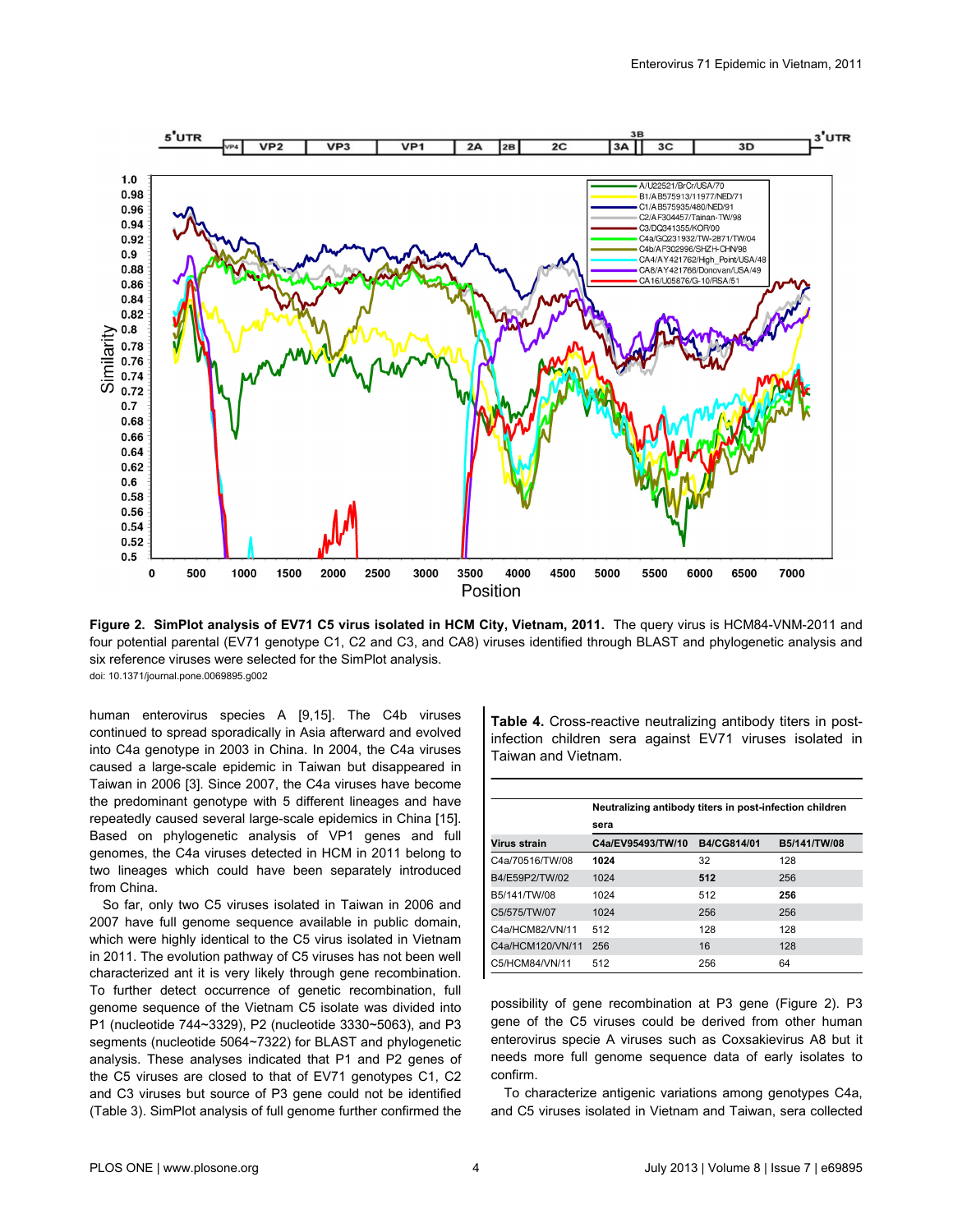<span id="page-4-0"></span>from Taiwanese children infected with C4a, B4 and B5 were employed to measure cross-reactive neutralizing antibody titers against these EV71 viruses. As shown in [Table 4](#page-3-0), the C4a and C5 viruses isolated in Vietnam and Taiwan have similar antigenic profiles and could be neutralized by the post-infection children sera.

# **Discussion**

Since 1997, several EV71 genotypes have caused largescale epidemics with fatal cases in Asian countries [3]. The EV71 genotype C5 viruses were first identified in Vietnam in 2003 and later detected in Taiwan in 2005, in Singapore in 2006 and in Finland in 2009 but only caused large-scale epidemics with fatal cases in Vietnam in 2005 [5[,16,17](#page-5-0)]. The reason for this phenomenon is not clear and needs international collaborations to clarify. In addition, origin and evolution of EV71 genotype C5 viruses have not been well understood and comprehensive genome studies are desirable.

In a clinical investigation of HFMD epidemic in Southern Vietnam in 2011, partial VP1 sequences of 15 EV71 isolates were analyzed and 13 of them (87%) were C4a genotype and the remain 2 strains were C5 genotype, which are similar to the finding in our study [7]. However, complete genome sequencing and antigenic analysis were not conducted in the study. In addition, this clinical investigation did not conduct antigenic analysis which has been performed in our study. Although, large-scale EV71 epidemics in southern Vietnam were only reported in 2005 and 2011, EV71 were active in young children in HCM City during 2006~2009 based on serological and hospital-based enterovirus surveillance studies [[18](#page-5-0),[19](#page-5-0)]. Moreover, it is well documented that molecular methods are much more sensitive than virus isolation for detecting enterovirus infections [[20,21\]](#page-5-0). Therefore, enterovirus surveillance in endemic countries should combine virus culture, molecular methods and serology to well characterize disease burden.

International spreading of EV71 is common and may play an important role for reemergence of large-scale epidemics in Asia [3]. For example, EV71 genotype B5 viruses spread from Southeastern Asia to Taiwan in 2007 and caused a nation-wide epidemic in 2008 [\[9,13\]](#page-5-0). In the current study, EV71 genotype C4a viruses spread from China to Vietnam and caused a largescale epidemic in HCM City and southern Vietnam in 2011. Recently, Western Pacific Regional Office of the World Health Organization has established a HFMD reporting system to

#### **References**

- 1. van der Sanden S, Koopmans M, Uslu G, van der Avoort H (2009) Epidemiology of enterovirus 71 in the Netherlands, 1963 to 2008. J Clin Microbiol 47: 2826-2833. doi:[10.1128/JCM.00507-09.](http://dx.doi.org/10.1128/JCM.00507-09) PubMed: [19625480.](http://www.ncbi.nlm.nih.gov/pubmed/19625480)
- 2. Tee KK, Lam TT, Chan YF, Bible JM, Kamarulzaman A et al. (2010) Evolutionary genetics of human enterovirus 71: origin, population dynamics, natural selection, and seasonal periodicity of the VP1 gene. J Virol 84: 3339-3350. doi[:10.1128/JVI.01019-09](http://dx.doi.org/10.1128/JVI.01019-09). PubMed: [20089660](http://www.ncbi.nlm.nih.gov/pubmed/20089660).
- 3. Lee MS, Tseng FC, Wang JR, Chi CY, Chong P et al. (2012) Challenges to licensure of enterovirus 71 vaccines. PLOS Negl Trop Dis 6: e1737. doi[:10.1371/journal.pntd.0001737](http://dx.doi.org/10.1371/journal.pntd.0001737). PubMed: [22953003](http://www.ncbi.nlm.nih.gov/pubmed/22953003).
- 4. Rao CD, Yergolkar P, Shankarappa KS (2012) Antigenic diversity of enteroviruses associated with nonpolio acute flaccid paralysis, India,

collect monthly HFMD cases no. from China, Hong Kong, Macao, Japan, Republic of Korea, Singapore and Vietnam (www.wpro.who.int). However, the reporting systems vary country by country and do not include virus identification data, which make international comparisons impossible. As learnt from global influenza surveillance system, an international enterovirus surveillance system with harmonized clinical definitions and virus identification data is urgently desirable to understand epidemiology and disease burden of EV71 in Asia.

Based on serological analysis using hyperimmune animal antisera, EV71 has only one serotype. Recently, antigenic variations between different genotypes could be detected using post-infection human sera but did not have a clear pattern [[9,13](#page-5-0)]. In this study, genotype C4a and B5 viruses isolated in Vietnam and Taiwan have similar antigenic profiles. Currently, different vaccine strains are being evaluated in China (genotype C4a), Singapore (genotype B2) and Taiwan (genotype B4) [3]. It would be important to monitor crossreactive neutralizing antibody profiles using sera collected from vaccinated children in the future. Moreover, longitudinal enterovirus surveillance data are critical to formulate vaccination policy [[9,14](#page-5-0)] and are warranted in Vietnam.

## **Supporting Information**

**Table S1. List of reference virus strains used to conduct phylogenetic analysis of full genome and VP1 sequences.** (DOC)

**Table S2. Primers used for EV71VP1 and complete genome amplification and sequencing\*.** (DOC)

## **Acknowledgements**

The authors thank the referring physicians and parents of participating children. The authors also thank the Taiwan Centers for Disease Control for providing virus strains.

## **Author Contributions**

Conceived and designed the experiments: IJS JRW MSL. Performed the experiments: PSC STL YFW WYC. Analyzed the data: PSC STL YFW WYC MSL. Contributed reagents/ materials/analysis tools: LPKT THK TNHD TCT NTH LNTN LQT TDD. Wrote the manuscript: IJS MSL.

2007-2009. Emerg Infect Dis 18: 1833-1840. doi[:10.3201/](http://dx.doi.org/10.3201/eid1811.111457) [eid1811.111457.](http://dx.doi.org/10.3201/eid1811.111457) PubMed: [23092622.](http://www.ncbi.nlm.nih.gov/pubmed/23092622)

- 5. Tu PV, Thao NT, Perera D, Huu TK, Tien NT et al. (2007) Epidemiologic and virologic investigation of hand, foot, and mouth disease, southern Vietnam, 2005. Emerg Infect Dis 13: 1733-1741. doi: [10.3201/eid1311.070632.](http://dx.doi.org/10.3201/eid1311.070632) PubMed: [18217559.](http://www.ncbi.nlm.nih.gov/pubmed/18217559)
- 6. World Health Organization (2011) A Guide to Clinical Management and Public Health Response for Hand, Foot and Mouth Disease (HFMD). Geneva: WHO.
- 7. Khanh TH, Sabanathan S, Thanh TT, Thoa le PK, Thuong TC et al. (2012) Enterovirus 71-associated Hand, Foot, and Mouth Disease, Southern Vietnam, 2011. Emerg Infect Dis 18.